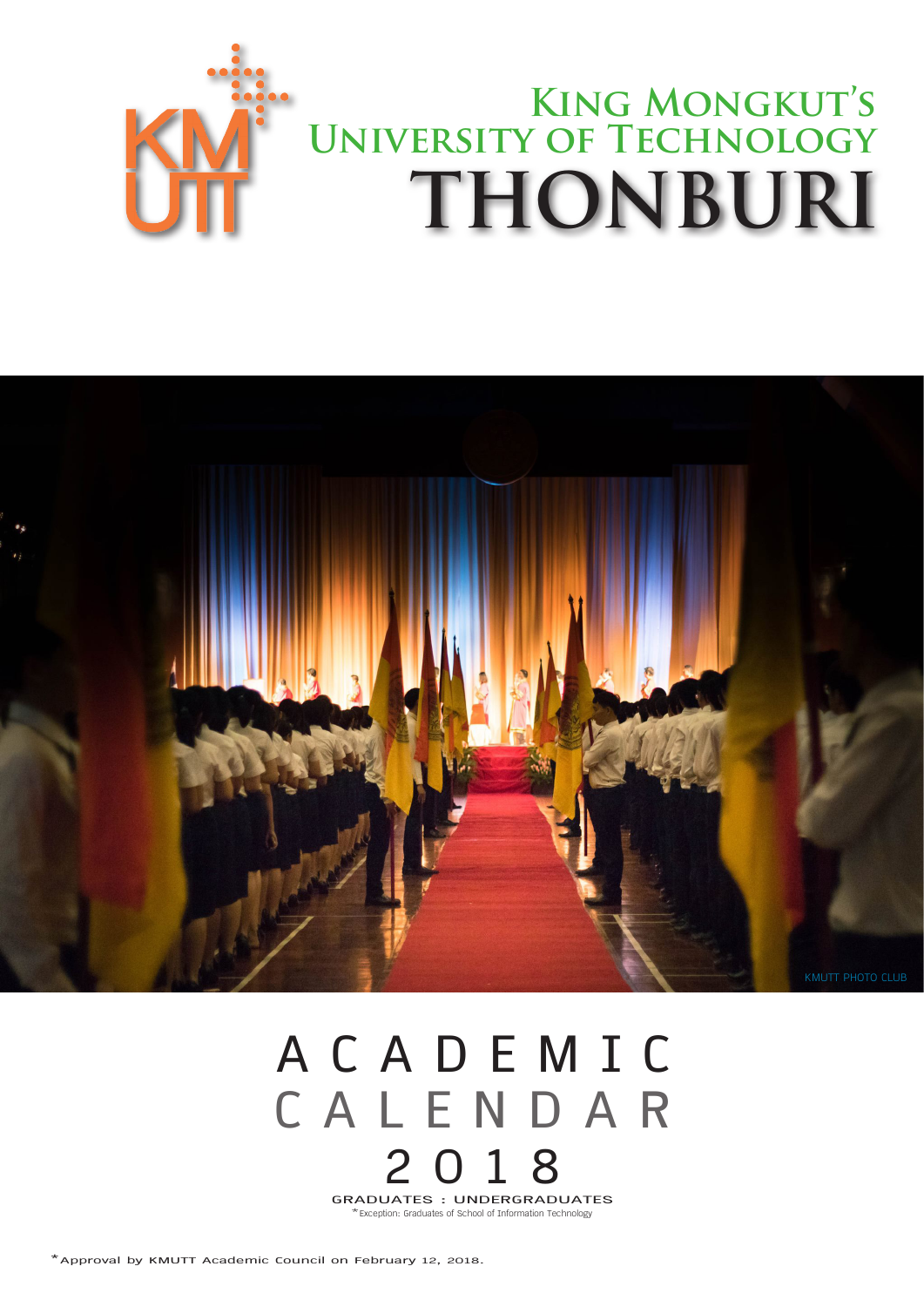



\* Exception: Graduates of School of Information Technology

| ACTIVITIES BEFORE THE FIRST SEMESTER                 |                                                                    |  |  |  |
|------------------------------------------------------|--------------------------------------------------------------------|--|--|--|
| <b>July 2018</b>                                     |                                                                    |  |  |  |
| Wed 18 - Tue 24                                      | - Students consult with advisors for registration.                 |  |  |  |
| Wed 18                                               | - Last day to submit for maintaining student status for the first  |  |  |  |
|                                                      | semester.                                                          |  |  |  |
| Thu 19 - Tue 24                                      | - Days for registration and tuition payment processing via         |  |  |  |
|                                                      | internet; "New ACIS".                                              |  |  |  |
|                                                      |                                                                    |  |  |  |
|                                                      | - Days to maintain student status under approval, processing       |  |  |  |
|                                                      | via internet; "New ACIS".                                          |  |  |  |
| <b>Tue 31</b>                                        | - Last day for registration payment for the first semester.        |  |  |  |
| FIRST SEMESTER (14 AUGUST - 17 DECEMBER 2018)<br>THE |                                                                    |  |  |  |
| <b>August 2018</b>                                   |                                                                    |  |  |  |
| Tue 14                                               | - Classes begin.                                                   |  |  |  |
| Tue 14 - Mon 20                                      | - Days for late registration processing via internet; "New ACIS".  |  |  |  |
|                                                      | (Start paying penalty fee with an amount of 50 baht per day        |  |  |  |
|                                                      |                                                                    |  |  |  |
|                                                      | including holidays since Tue 14 August 2018).                      |  |  |  |
| Tue 14 - Mon 27                                      | - Days to add and change sessions and/or subjects, processing      |  |  |  |
|                                                      | via internet; "New ACIS".                                          |  |  |  |
|                                                      | - Days to request for registration with examination time conflict. |  |  |  |
|                                                      | (For senior undergraduate students).                               |  |  |  |
| Tue 14 Aug - Wed 12 Sep                              | - Days for late maintain student status.                           |  |  |  |
|                                                      | (Start paying penalty fee with an amount of 50 baht per day        |  |  |  |
|                                                      | including holidays since Tue 14 August 2018)                       |  |  |  |
| Tue 14 Aug - Fri 28 Sep                              | - Days to drop, processing via internet; "New ACIS"                |  |  |  |
| Tue 21 Aug - Wed 12 Sep                              | - Days for late registration approved by Head of Department,       |  |  |  |
|                                                      | processing via internet; "New ACIS".                               |  |  |  |
|                                                      | (Start paying penalty fee with an amount of 50 baht per day        |  |  |  |
|                                                      | including holidays since Tue 14 August 2018)                       |  |  |  |
| Thu 16 ***                                           | - Wai Khru Day, (Classes closed - only undergraduates)             |  |  |  |
| Sat 18                                               | - Substitution classes: Mother's day (Mon 13 August 2018)          |  |  |  |
|                                                      |                                                                    |  |  |  |
| Sat 25                                               | - Substitution classes: Wai Khru Day (Thu 23 August 2018)          |  |  |  |
| <b>Mon 27</b>                                        | - Last day to request to transfer courses/credits.                 |  |  |  |
| September 2018                                       |                                                                    |  |  |  |
| Mon 17                                               | - First day for students to evaluate lecturers' & advisors'        |  |  |  |
|                                                      | performance. (See more details in the New ACIS).                   |  |  |  |
| Thu 27                                               | - Last day for late maintain student status approved by Dean.      |  |  |  |
|                                                      | (Start paying penalty fee with an amount of 50 baht per day        |  |  |  |
|                                                      |                                                                    |  |  |  |
|                                                      | including holidays since Tue 14 August 2018)                       |  |  |  |
| October 2018                                         |                                                                    |  |  |  |
| Mon $1 -$ Tue $9$                                    | - Mid-term examination period.                                     |  |  |  |
| Wed 10 Oct - Fri 9 Nov                               | - Days for withdrawal with W standing.                             |  |  |  |
| Thu 16 - Fri 26                                      | - Days to submit a graduation request.                             |  |  |  |
|                                                      |                                                                    |  |  |  |

\*\*\* Wai Khru Day, changed from Thu 23 to Thu 16.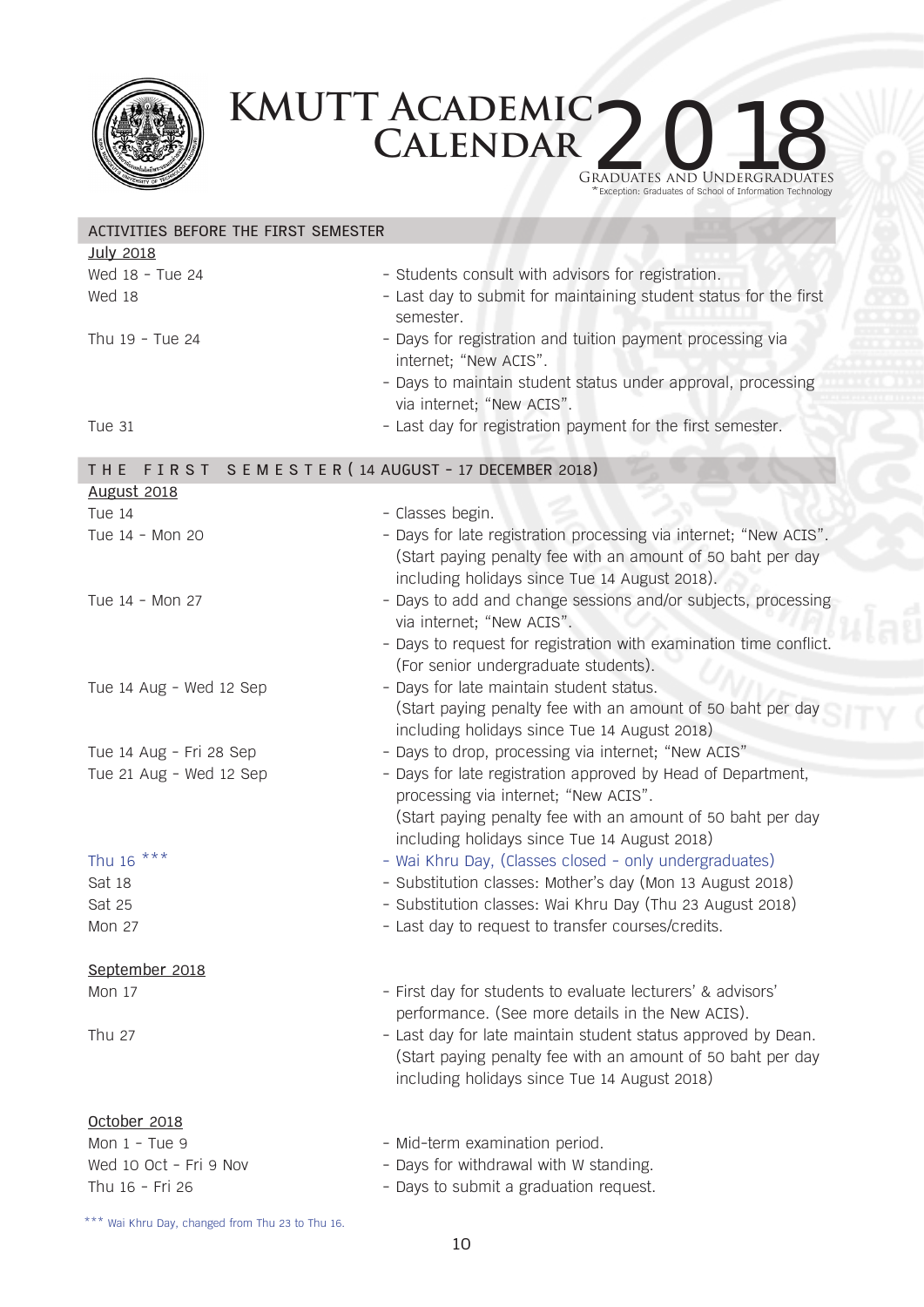| Sat 20                                                           | - Substitution classes: mid-term examination                                                                  |
|------------------------------------------------------------------|---------------------------------------------------------------------------------------------------------------|
|                                                                  | (Mon 8 October 2018).                                                                                         |
| Mon 22 Oct - Fri 23 Nov                                          | - Period for students to evaluate lecturers' & advisors'<br>performance via internet; "New ACIS".             |
| Sat 27                                                           | - Substitution classes: mid-term examination                                                                  |
|                                                                  | (Tue 9 October 2018).                                                                                         |
| November 2018                                                    |                                                                                                               |
| Sat 3                                                            | - Substitution classes: the passing of King Bhumibol (observed)                                               |
|                                                                  | (Mon 19 October 2018).                                                                                        |
| Mon 5                                                            | - Last day for registration reimbursement.                                                                    |
| Sat 10                                                           | - Substitution classes: King Chulalongkorn Memorial Day                                                       |
|                                                                  | (Tue 23 October 2018).                                                                                        |
| Fri 28                                                           | - Last day to submit the request to maintain student status                                                   |
|                                                                  | for second semester.                                                                                          |
| December 2018                                                    |                                                                                                               |
| Mon 3 - Fri 14                                                   | - Final examination period.                                                                                   |
| <b>Mon 17</b>                                                    | - Classes end.                                                                                                |
| ACTIVITIES AFTER THE FIRST SEMESTER & BEFORE THE SECOND SEMESTER |                                                                                                               |
| December 2018                                                    |                                                                                                               |
| Thu 27                                                           | - Last day to submit theory, lab, project and thesis examination                                              |
|                                                                  | results.                                                                                                      |
| Sat 29                                                           | - Examination results announcement.                                                                           |
|                                                                  |                                                                                                               |
| January 2019                                                     |                                                                                                               |
| Wed 2                                                            | - Announcement of lecturers' & advisors' performance                                                          |
|                                                                  | evaluations. Lecturers and advisors can check the results via                                                 |
|                                                                  | the intranet system.                                                                                          |
| Thu $3 -$ Mon 7                                                  | - Students consult with advisors for registration.                                                            |
|                                                                  | - Days for registration and tuition payment processing via<br>internet "New ACIS".                            |
|                                                                  | - Days to maintain student status under approval, processing via                                              |
|                                                                  | internet.                                                                                                     |
| Wed 9                                                            | - Last day for registration payment for the second semester.                                                  |
|                                                                  |                                                                                                               |
| THE SECOND SEMESTER (14 JANUARY - 27 MAY 2019)                   |                                                                                                               |
| January 2019                                                     |                                                                                                               |
| <b>Mon 14</b>                                                    | - Classes begin.                                                                                              |
| Mon 14 - Fri 18                                                  | - Days for late registration processing via internet; "New ACIS".                                             |
|                                                                  | (Start paying penalty fee with an amount of 50 baht per day<br>including holidays since Mon 14 January 2019). |
| Mon 14 - Fri 25                                                  | - Days to add and change sessions and/or subjects, processing                                                 |
|                                                                  | via internet; "New ACIS".                                                                                     |
|                                                                  | - Days to request for registration with examination time conflict.                                            |
|                                                                  | (For senior undergraduate students)                                                                           |
| Mon 14 Jan - Tue 12 Feb                                          | - Days for late maintain student status.                                                                      |
|                                                                  | (Start paying penalty fee with an amount of 50 baht per day                                                   |
|                                                                  | including holidays since Mon 14 January 2019)                                                                 |
| Mon 14 Jan - Fri 1 Mar                                           | - Days to drop, processing via internet; "New ACIS".                                                          |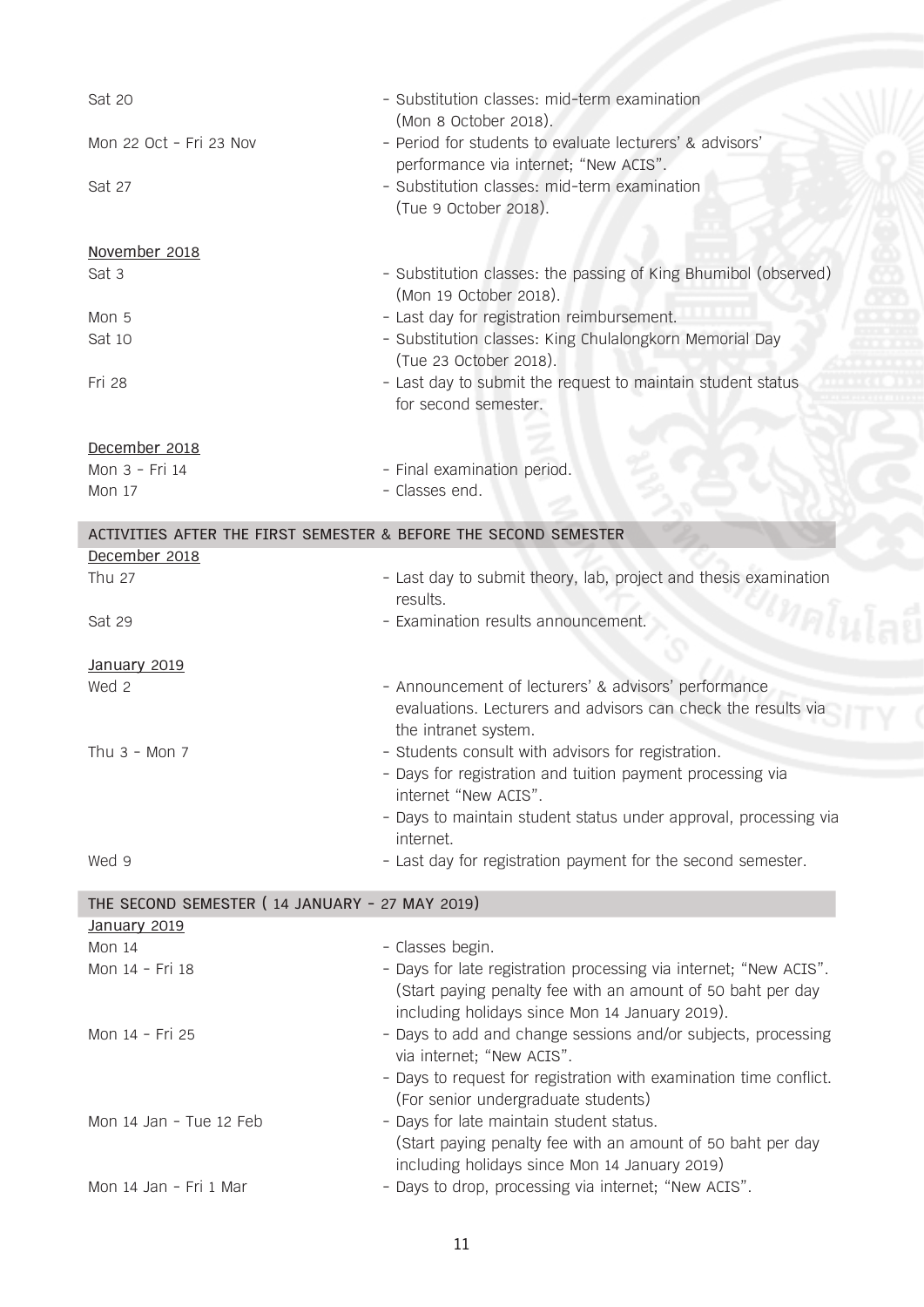| Mon 21 Jan - Tue 12 Feb                                        | - Days for late registration approved by Head of Department,<br>processing via internet; "New ACIS".<br>(Start paying penalty fee with an amount of 50 baht per day<br>including holidays since Mon 14 January 2019). |  |  |  |
|----------------------------------------------------------------|-----------------------------------------------------------------------------------------------------------------------------------------------------------------------------------------------------------------------|--|--|--|
| Fri 25                                                         | - Last day to request to transfer courses/credits.<br>- Last day to submit examination results of semester 1/2018.                                                                                                    |  |  |  |
| February 2019                                                  |                                                                                                                                                                                                                       |  |  |  |
| Mon 11 - Fri 22                                                | - Students inform to attend classes in special semester<br>processing via internet; "New ACIS".                                                                                                                       |  |  |  |
| Mon 18                                                         | - First day for students to evaluate lecturers' & advisors'<br>performance. (See more details in the New ACIS).                                                                                                       |  |  |  |
| Sat 23                                                         | - Substitution Classes: Makha Bucha Day (Tue 19 February 2019)                                                                                                                                                        |  |  |  |
| Wed 27                                                         | - Last day for late maintain student status <sup>1</sup> approved by Dean.<br>(Start paying penalty fee with an amount of 50 baht per day<br>including holidays since Mon 14 January 2019).                           |  |  |  |
| <b>March 2019</b>                                              |                                                                                                                                                                                                                       |  |  |  |
| Mon $4 - Tue$ 12                                               | - Mid-term examination period.                                                                                                                                                                                        |  |  |  |
| Wed 13 Mar - Mon 22 Apr                                        | - Days for withdrawal with W standing via internet; "New ACIS".                                                                                                                                                       |  |  |  |
| Sat 16                                                         | - Substitution Classes: Mid-term examination (Mon 11 March 2019)                                                                                                                                                      |  |  |  |
| Mon 18 - Fri 29                                                | - Days to submit a graduation request.                                                                                                                                                                                |  |  |  |
| Sat 23<br>Mon 25 Mar - Fri 3 May                               | - Substitution Classes: Mid-term examination (Tue 12 March 2019)<br>- Period for students to evaluate lecturers' & advisors'<br>performance via internet; "New ACIS".                                                 |  |  |  |
| <b>April 2019</b>                                              |                                                                                                                                                                                                                       |  |  |  |
| Wed 17 - Fri 19                                                | - Special Vacations.                                                                                                                                                                                                  |  |  |  |
| <b>Mon 22</b>                                                  | - Last day for registration reimbursement.                                                                                                                                                                            |  |  |  |
| Sat 27                                                         | - Substitution Classes: Chakri Memorial Day (observed)<br>(Mon 8 April 2019)                                                                                                                                          |  |  |  |
| <u>May 2019</u>                                                |                                                                                                                                                                                                                       |  |  |  |
| Tue 14 - Fri 24                                                | - Final examination period.                                                                                                                                                                                           |  |  |  |
| <b>Mon 27</b>                                                  | - Classes end.                                                                                                                                                                                                        |  |  |  |
| ACTIVITIES AFTER THE SECOND SEMESTER & BEFORE SPECIAL SEMESTER |                                                                                                                                                                                                                       |  |  |  |
| <u>June 2019</u>                                               |                                                                                                                                                                                                                       |  |  |  |
| Mon 3 - Fri 7                                                  | - Students consult with advisors for registration.<br>- Days for registration and tuition payment processing via<br>internet; "New ACIS".                                                                             |  |  |  |
| Tue 11                                                         | - Last day for registration payment for the special semester.<br>- Last day to submit theory, lab, project and thesis examination<br>results.                                                                         |  |  |  |
| Thu $13$                                                       | - Examination results announcement.                                                                                                                                                                                   |  |  |  |
| $Eri$ 14                                                       | Announcoment of locturers' 8 advisors' performance                                                                                                                                                                    |  |  |  |

Fri 14 - Announcement of lecturers' & advisors' performance evaluations. Lecturers and advisors can check the results via the intranet system.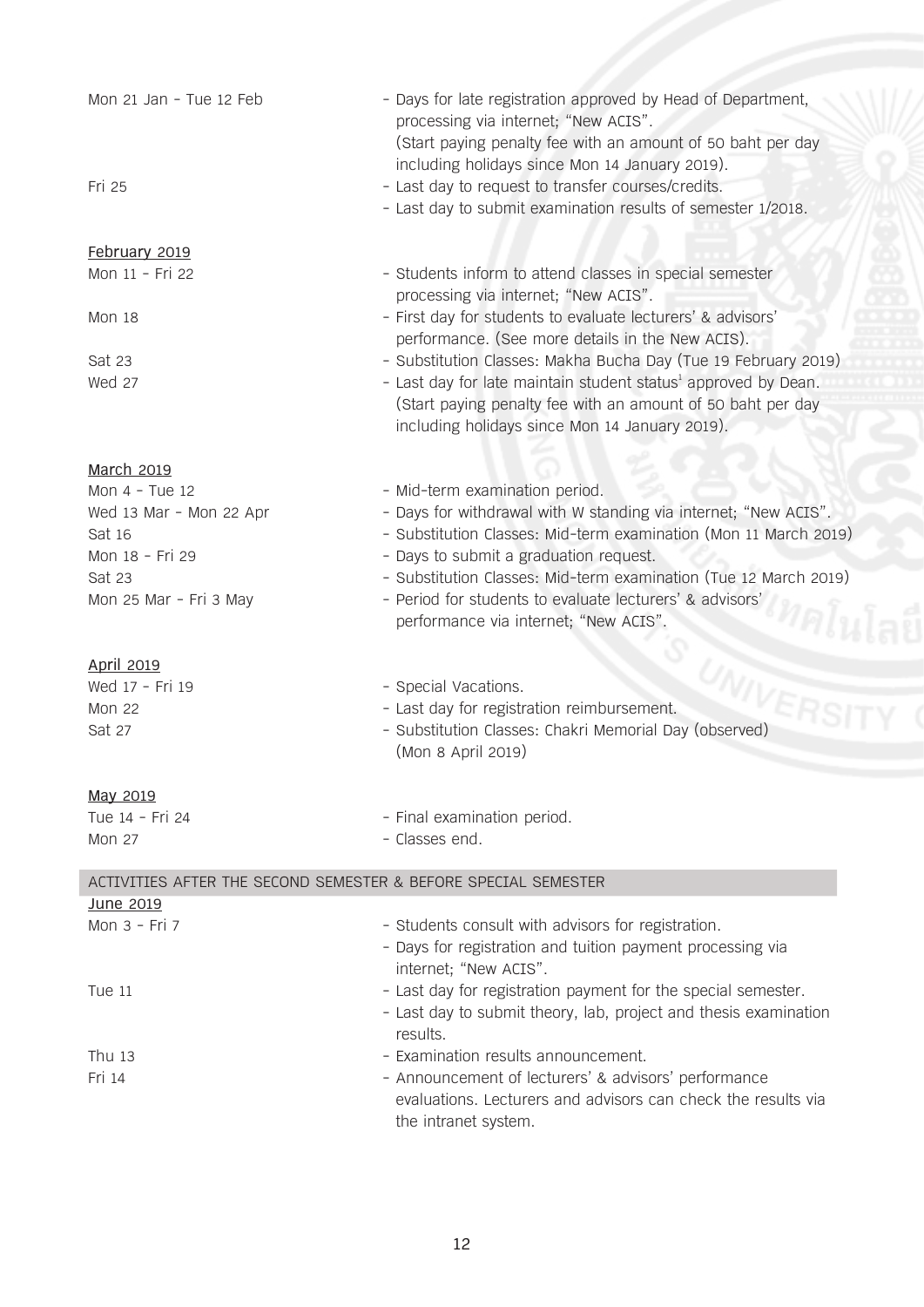| SPECIAL SEMESTER (17 June - 9 August 2019) |                                                                                                                                                                                 |
|--------------------------------------------|---------------------------------------------------------------------------------------------------------------------------------------------------------------------------------|
| June 2019                                  |                                                                                                                                                                                 |
| Mon 3 Jun - Fri 2 Aug<br><b>Mon 17</b>     | - Practical training period, (not less than 40 working days).<br>- Classes begin                                                                                                |
| Mon 17 - Fri 21                            | - Days for late registration processing via internet; "New ACIS".<br>(Start paying penalty fee with an amount of 50 baht per day<br>including holidays since Mon 17 June 2019). |
| Mon 17 - Fri 28                            | - Days to add, drop and change sessions and/or subjects,<br>processing via internet; "New ACIS".                                                                                |
| Fri 28                                     | - Last day to submit examination results of semester 2/2018.                                                                                                                    |
| <b>July 2019</b>                           |                                                                                                                                                                                 |
| Mon 1 - Fri 5                              | - Days to submit a graduation request.                                                                                                                                          |
| Mon 1 - Fri 12                             | - Period for students to evaluate lecturers' & advisors'<br>performance via internet; "New ACIS".<br>- Days for withdrawal with W standing via internet; "New ACIS".            |
| Fri 5                                      | - Last day for registration reimbursement.                                                                                                                                      |
| <b>August 2019</b>                         |                                                                                                                                                                                 |
| Fri 9                                      | - Classes end.                                                                                                                                                                  |
| ACTIVITIES AFTER SPECIAL SEMESTER          |                                                                                                                                                                                 |
| <b>August 2019</b>                         |                                                                                                                                                                                 |
| Fri 16                                     | - Last day to submit theory, lab, project and thesis examination<br>results.                                                                                                    |
| Tue 20                                     | - Examination results announcement.                                                                                                                                             |
| <b>Thu 22</b>                              | - Announcement of lecturers' & advisors' performance<br>evaluations. Lecturers and advisors can check the results via<br>the intranet system.                                   |
| Fri 30                                     | - Last day to submit examination results of semester S/2018<br>- Last day to submit practical training results.                                                                 |
| Remarks :                                  |                                                                                                                                                                                 |
|                                            | Students must register add change drop and withdraw via internet. "New ACTS"                                                                                                    |

- 1. Students must register, add, change, drop and withdraw via internet; "New ACIS".<br>2. Students who owe tuition fees cannot register in the subsequent semester. 2. Students who owe tuition fees cannot register in the subsequent semester.
- 3. Probation students in semester 2/2017 must consult with their advisors about registration during the specified period. Without doing so, they will not allow to register in semester 1/2018
- 4. Probation students in semester 1/2018 must consult with their advisors about registration during the specified period. Without doing so, they will not allow to register in semester 2/2018.
- 5. Students must pay tuition fees before add, change and drop courses.
- 6. Students who want to take leave in the next semester have to ask for the committee of faculty's approval and submit a request in order to be able to maintain student status via internet.
- 7. Students who do not register or maintain student status by identified date must pay penalty fee with an amount of 50 baht per day including holidays. -The first semester, start paying penalty fee from Tueday 14 August 2018. -The second semester, start paying penalty fee from Monday 14 January 2019. -The special semester, start paying penalty fee from Monday 17 June 2019.